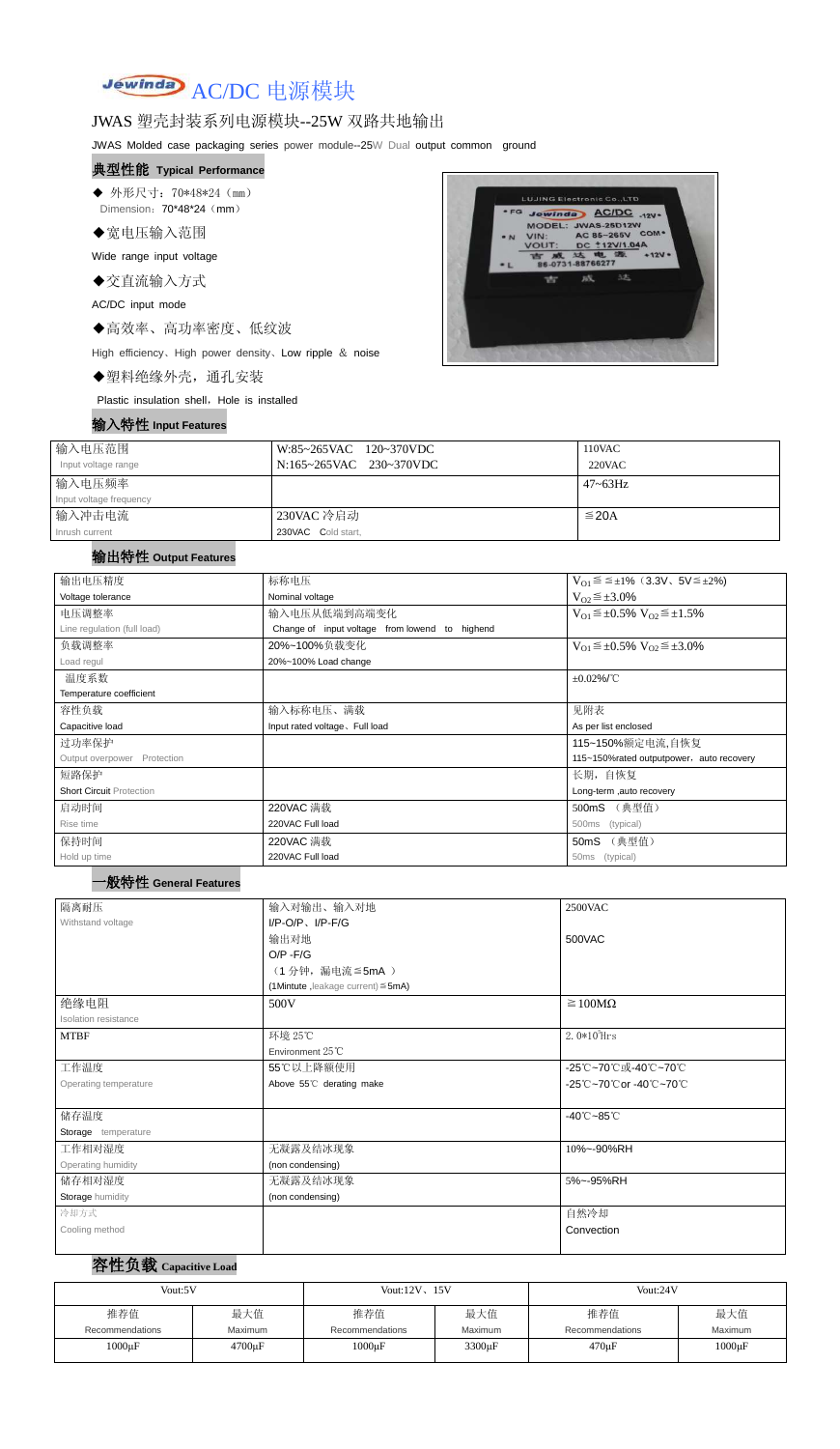

#### 产品选型 **Product selection**

| 品型号<br>产          | 输出电压           | 输出电流           | 输出电压精度         | 纹波噪声                                   | 效 率        |  |
|-------------------|----------------|----------------|----------------|----------------------------------------|------------|--|
|                   | Output voltage | Output current | Output voltage | R&N                                    |            |  |
| Model No.         | V <sub>O</sub> | $I_{\rm O}$    | tolerance      | $V$ $\mathrm{(}p\text{-}p\mathrm{)}mV$ | Efficiency |  |
|                   | $+5V$          | $0.30 - 2.50A$ | $\pm 2\%$      | 100mV                                  |            |  |
| JWAS-25D5W(N)     | $-5V$          | $0.30 - 2.50A$ | $\pm$ 5%       | 100mV                                  | 76%        |  |
|                   | $+12V$         | $0.10 - 1.04A$ | $\pm 1\%$      | 120mV                                  |            |  |
| JWAS-25D12W(N)    | $-12V$         | $0.10 - 1.04A$ | $\pm 3\%$      | 120mV                                  | 80%        |  |
|                   | $+15V$         | $0.08 - 0.83A$ | $\pm 1\%$      | 120mV                                  |            |  |
| JWAS-25D15W(N)    | $-15V$         | $0.08 - 0.83A$ | $\pm 3\%$      | 120mV                                  | 82%        |  |
|                   | $+24V$         | $0.05 - 0.52A$ | $\pm 1\%$      | 150mV                                  |            |  |
| JWAS-25D24W(N)    | $-24V$         | $0.05 - 0.52A$ | $\pm 3\%$      | 150mV                                  | 84%        |  |
|                   | $+5V$          | $0.30 - 3.00A$ | $\pm 2\%$      | 100mV                                  | 76%        |  |
| JWAS-25S555W(N)   | $+5V$          | $0.20 - 2.00A$ | $\pm$ 5%       | 100mV                                  |            |  |
|                   | $+5V$          | $0.30 - 3.00A$ | $\pm 2\%$      | 100mV                                  |            |  |
| JWAS-25S5S12W(N)  | $+12V$         | $0.08 - 0.83A$ | $\pm 3\%$      | 120mV                                  | 78%        |  |
|                   | $+5V$          | $0.30 - 3.00A$ | $\pm 2\%$      | 100mV                                  |            |  |
| JWAS-25S5S15W(N)  | $+15V$         | $0.06 - 0.67A$ | $\pm 3\%$      | 120mV                                  | 79%        |  |
|                   | $+5V$          | $0.30 - 3.00A$ | $\pm 2\%$      | 100mV                                  |            |  |
| JWAS-25S5S24W(N)  | $+24V$         | $0.04 - 0.42A$ | $\pm 3\%$      | 150mV                                  | 80%        |  |
| JWAS-25S12S5W(N)  | $+12V$         | $0.10 - 1.25A$ | $\pm 1\%$      | 120mV                                  |            |  |
|                   | $+5V$          | $0.20 - 2.00A$ | $\pm 5\%$      | 100mV                                  | 72%        |  |
| JWAS-25S12S12W(N) | $+12V$         | $0.10 - 1.25A$ | $\pm 1\%$      | 120mV                                  |            |  |
|                   | $+12V$         | $0.08 - 0.83A$ | $\pm 3\%$      | 120mV                                  | 81%        |  |
| JWAS-25S12S15W(N) | $+12V$         | $0.10 - 1.25A$ | $\pm 1\%$      | 120mV                                  |            |  |
|                   | $+15V$         | $0.06 - 0.67A$ | $\pm 3\%$      | 1200mV                                 | 82%        |  |
|                   | $+12V$         | $0.10 - 1.25A$ | $\pm 1\%$      | 120mV                                  |            |  |
| JWAS-25S12S24W(N) | $+24V$         | $0.04 - 0.42A$ | $\pm 3\%$      | 150mV                                  | 83%        |  |

注:因篇幅有限,以上只是部分产品列表,若需列表以外产品,请与本公司销售部联系。

Note:Due to space limitations ,the above list is only for some products, If other than a list of products, please contact the Company's sales department.

输出纹波噪声(峰-峰值)的测量,请参照模块测试说明中介绍的方法进行。

Output ripple noise measurement (peak - peak), please refer to the module test notes method is introduced.